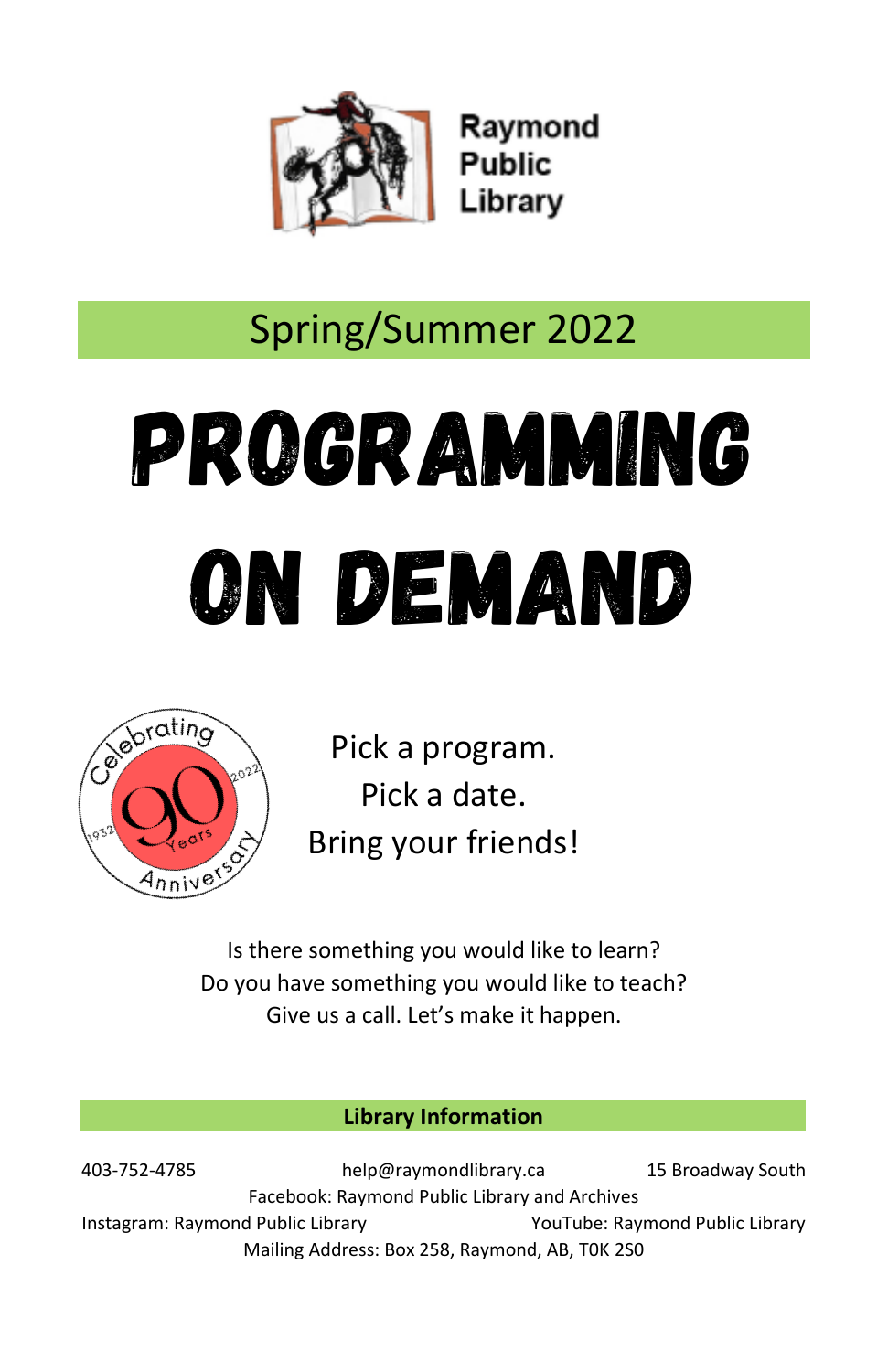# **3 Steps to** Programming on Demand



Browse our programs. Choose a program that you are excited to participate in.



Get your friends excited! Activities are always more fun with friends, so make sure they are ready to attend. Make sure you have a list of at least 3 friends.



Contact us to schedule your program. We will find a time that works for your group and our program instructor.

# Celebrate your Birthday with us

Happy Birthday to you!

#### **Birthday Party Upgrade**

 Turn your program into a party. Contact the library to obtain a brochure of our Party Packages.

# Just for Fun

What more can we say?

#### **Escape Room** (Ages: 12+)

Put together your group to see if you can make it out. Room themes are subject to change. Contact the library for the current available theme.

#### **Game On** (All Ages)

We will have our WII set up for you and your friends to have a game day.

#### **Mini Golf** (All Ages)

Let us set up our mini golf for you and your friends to have a mini tournament.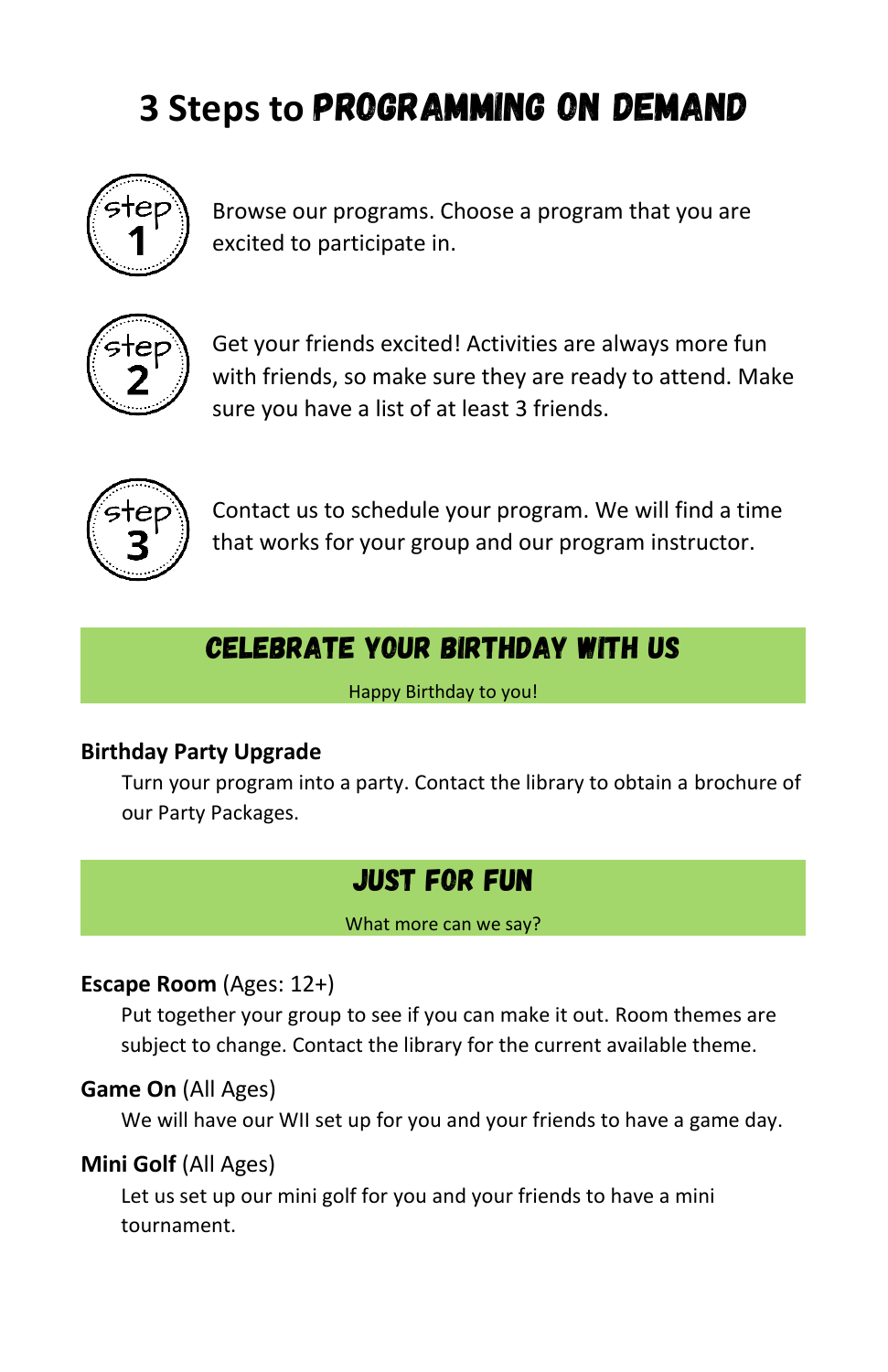# Arts and Creativity

#### Using your creativity and imagination is a priceless skill.

#### **Canvas Creations** (All Ages)

Learn to paint in this Bob Ross inspired workshop.

#### **Creative Writing** (Ages: 12+)

Hosted by: Local Author Richelle Heggie Learn how to put your creative ideas into writing.

#### **Dungeons and Dragons** (Teens)

Enjoy a One-Shot adventure or learn the basics of building a character and how to navigate combat. This is a 2-3 hour program.

#### **DIY Rugs** (Ages: 9+)

Turn bed sheets into personalized crochet or braided rugs.

#### **Pom Poms** (All Ages)

Learn how to make pom poms in any color and any size.

#### **Sewing Basics** (Ages: 9+)

Come learn how to hand sew. We will teach you a few simple stitches and how to sew on buttons.

#### **Stained Glass Art** (Ages: 10+)

Hosted by: Leslie Nalder Learn the art of making stained glass ornaments. Max group size of 5.

#### **String Art** (Ages: 9+)

Come make some beautiful art with string.

#### **Tangle Art** (Ages: 10+)

Tangle art is an art form that teaches you to make beautiful images by using repetitive strokes. It focuses your mind and aids in decreasing stress and anxiety.

#### **Ukulele Lessons** (All Ages)

Learn the parts of your ukulele, how to tune it, and some basic chords. We will also go over picking a song and breaking it down into easy to learn parts. This program is a 6-8 lesson workshop of 30 minute sessions.